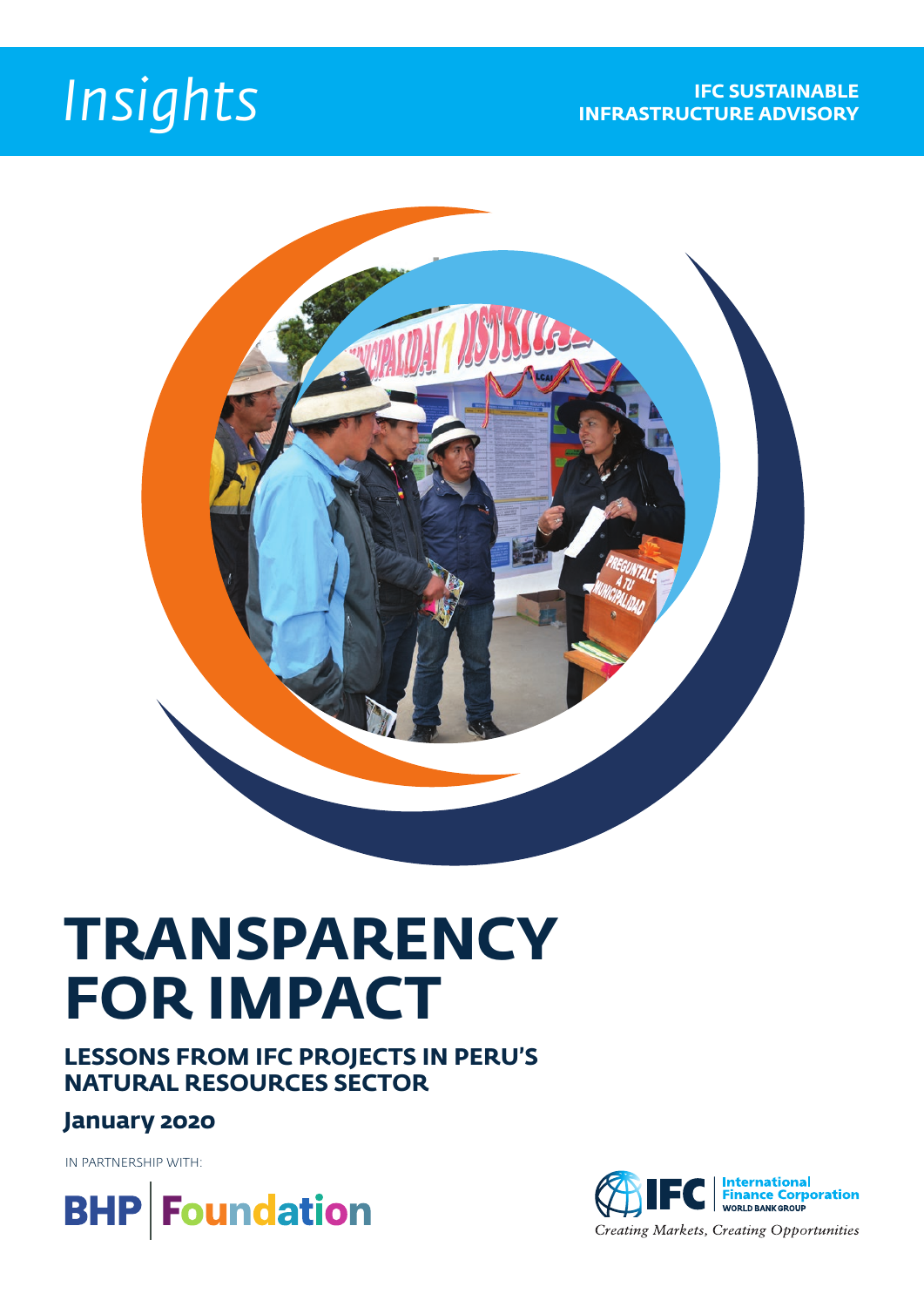# TRANSPARENCY FOR IMPACT

#### **Lessons from IFC Projects in Peru's Natural Resources Sector January 2020**

*These are key highlights from the publication ["Transparency for Impact"](https://www.commdev.org/publications/transparency-for-impact-lessons-from-ifc-projects-in-perus-natural-resources-sector/) which intends to help natural resources companies, government agencies, and development practitioners, design and implement transparencyrelated interventions. It captures the lessons from five projects implemented by IFC between 2005 and 2017 in 40 municipalities in 11 regions of Peru, which aimed to promote transparency, accountability, and good municipal governance in order to help ensure that communities benefit from resource extraction in their localities.*

*The publication is part of a series of knowledge products by IFC's From Disclosure to Development (D2D) program. Two other publications in the series are [Unlocking Data Innovation for Social License in Natural](https://www.commdev.org/publications/unlocking-data-innovation-for-social-license-in-natural-resources/)  [Resources](https://www.commdev.org/publications/unlocking-data-innovation-for-social-license-in-natural-resources/) and [Data in Action: Natural Resource Data: Challenges and](https://www.commdev.org/publications/data-in-action-natural-resources-disclosure-for-people-and-progress/)  [Opportunities.](https://www.commdev.org/publications/data-in-action-natural-resources-disclosure-for-people-and-progress/)*





## **WHAT CAN BE DONE TO ENSURE THAT MINING COMMUNITIES IN PERU BENEFIT FROM THE REVENUES MINING GENERATES?**

Over the past decade, the natural resources sector, particularly mining, has been a significant contributor to Peru's economic growth. Still, communities located around mining operations have remained some of the poorest in the country as they have seen little benefits from this growth.

#### **MANDATING THE SHARING OF REVENUES**

To address this imbalance, in 2004 the Peruvian government enacted the Ley del Canon (the Mining Canon), to ensure that communities benefit from nearby mining activities. The law mandates that the national government transfer half of the income taxes paid by mining companies to regional and local governments. As a result of the law, between 2004 and 2018, more than \$12 billion was transferred to 50 municipalities in key regions, according to Peru's Ministry of Finance.

This transfer of funds represents a significant opportunity to respond to the needs of local communities and lift them out of poverty. If well invested, these resources can vastly improve people's lives and help create a more stable operating environment for companies.

However, municipalities do not always translate these resources into projects that deliver tangible benefits to local people—and they rarely inform the public about how these resources are spent. Civil society has limited capacity to make its voice heard or hold municipal officials to account, leading to weak governance. As a result, the potential benefits that could accrue to communities from mining activities are often not fully realized. Where people feel excluded and do not see the full benefit of resources, lack of adequate information, transparency, and accountability can generate mistrust and fuel social conflict.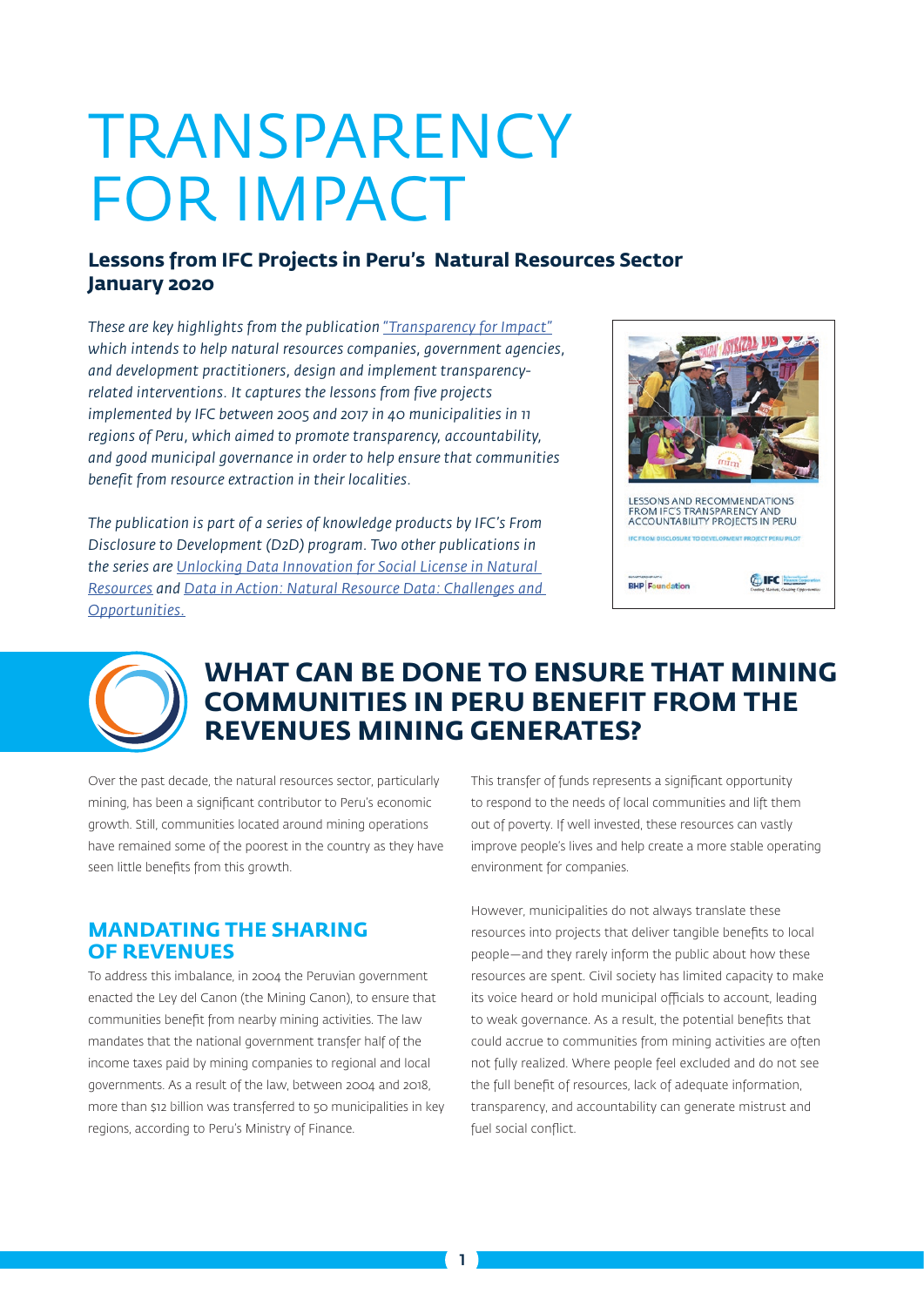#### **ENSURING THAT REVENUES BENEFIT COMMUNITIES**

To ensure that communities benefit from resource extraction in their localities, IFC implemented five projects between 2005 and 2017 in 40 municipalities in 11 regions of Peru. It developed a "push and pull" approach by providing technical assistance intended to achieve more efficient, transparent, and bettertargeted local investment (the push mechanism) while working with local leaders and communities to increase participation and dialogue around municipal investment decision making and demand transparency and accountability of public authorities and officials on the use of public resources (the pull mechanism).

Because local leaders, civil society organizations, and local media are best placed to engage local authorities and demand good governance, IFC's projects focused on helping them organize and become better informed. Explicit efforts were made to identify and work with vulnerable groups, in order to give them voice.

The projects were based on the premise that the population needs to be provided not only with access to information but also with the tools and knowledge needed to understand the nature of the Mining Canon and municipal investment as well as the context in which decisions are made. Toward that end, IFC designed and implemented various communication and training materials and activities.

This approach increased alignment between the population's needs and priorities and local government investment plans; it also helped streamline budget and investment processes to benefit the population. IFC's actions resulted in tangible impacts, such as better allocation of investments and increased monitoring from the population, which ultimately improved

governance. In the Apurimac project, for example, 46 investment projects (worth \$43.8 million) in water and sanitation, education, and road infrastructure that were prioritized and closely monitored were expected to benefit some 46,000 people. One year after IFC completed providing advisory services, 32 projects had started implementation, and 19 projects (worth \$21.3 million) had been completed, benefiting 19,845 people.

### **RESULTS AND LESSONS LEARNED**

The projects achieved important results:

- The authorities shared information on municipal investment with local leaders and the general population.
- Local leaders took on more active roles in monitoring the use of municipal investments.
- Surveillance committee members acquired the knowledge and skills to monitor projects and learned how to access project information on government websites.
- Journalists reported on the Mining Canon, municipal investment, and service provision, putting the topics on the public agenda.
- The general population showed greater interest in learning about and searching for information related to the Mining Canon and municipal investment

Implementation generated a wealth of information, experience, recommendations, and lessons that will be useful when designing and implementing future interventions.

Please refer to the figure on the next page for a compilation of lessons and recommendations based on IFC's transparency and accountability projects in Peru.